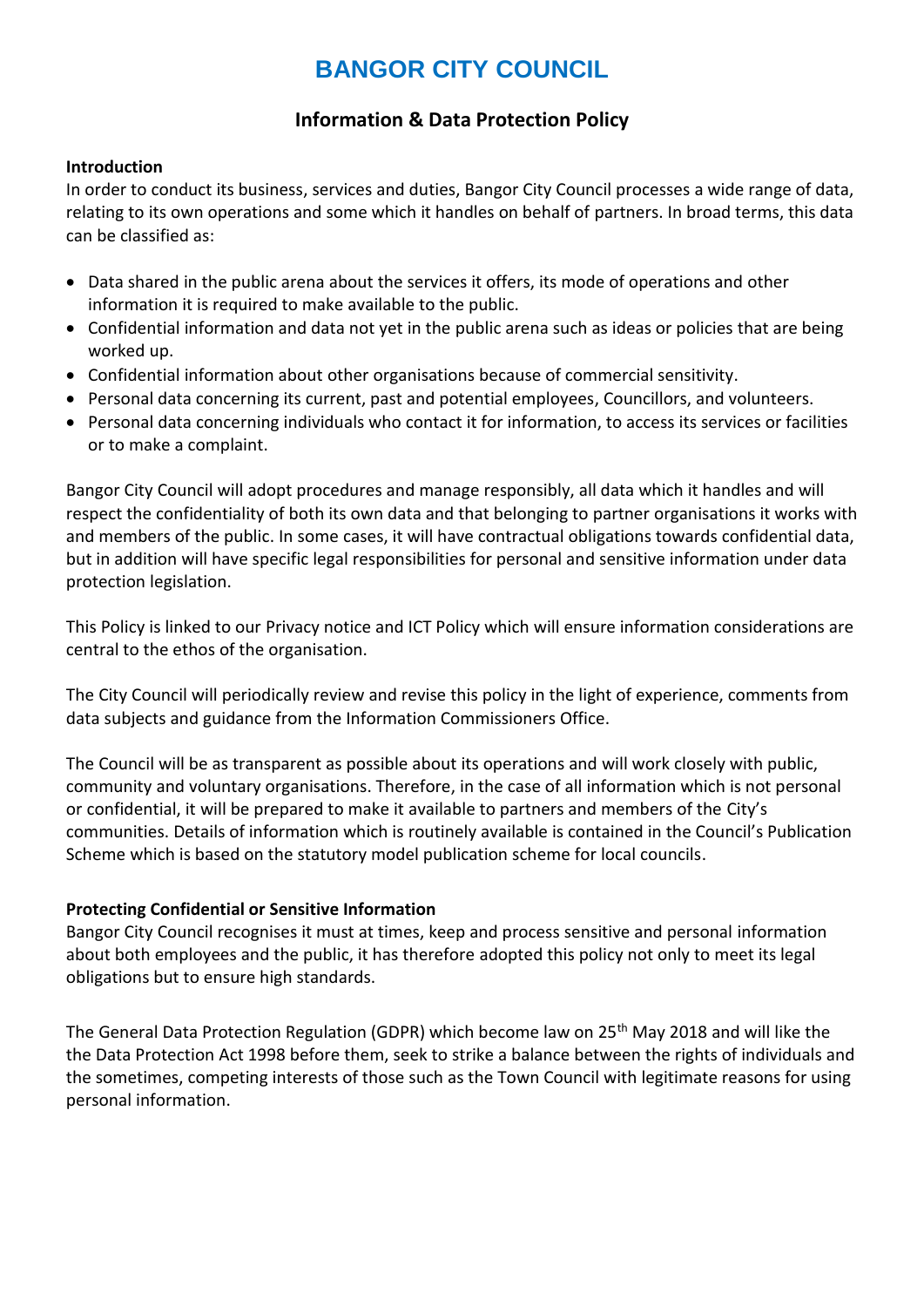## **The policy is based on the premise that Personal Data must be:**

- Processed fairly, lawfully and in a transparent manner in relation to the data subject.
- Collected for specified, explicit and legitimate purposes and not further processed in a manner that is incompatible with those purposes.
- Adequate, relevant and limited to what is necessary in relation to the purposes for which they are processed.
- Accurate and, where necessary, kept up to date.
- Kept in a form that permits identification of data subjects for no longer than is necessary for the purposes for which the personal data are processed.

• Processed in a manner that ensures appropriate security of the personal data including protection against unauthorised or unlawful processing and against accidental loss, destruction or damage, using appropriate technical or organisational measures.

## **Data Protection Terminology**

**Data subject** - means the person whose personal data is being processed.

That may be an employee, prospective employee, associate or prospective associate of Bangor City Council or someone transacting with it in some way, or an employee, Member or volunteer with one of our clients, or persons transacting or contracting with one of our clients when we process data for them.

**Personal data** - means any information relating to a natural person or data subject that can be used directly or indirectly to identify the person.

It can be anything from a name, a photo, and an address, date of birth, an email address, bank details, and posts on social networking sites or a computer IP address.

**Sensitive personal data** - includes information about racial or ethnic origin, political opinions, and religious or other beliefs, trade union membership, medical information, sexual orientation, genetic and biometric data or information related to offences or alleged offences where it is used to uniquely identify an individual.

**Data controller** - means a person who (either alone or jointly or in common with other persons) (e.g. City Council, employer, council) determines the purposes for which and the manner in which any personal data is to be processed.

**Data processor** - in relation to personal data, means any person (other than an employee of the data controller) who processes the data on behalf of the data controller.

**Processing information or data** - means obtaining, recording or holding the information or data or carrying out any operation or set of operations on the information or data, including:

- organising, adapting or altering it
- retrieving, consulting or using the information or data
- disclosing the information or data by transmission, dissemination or otherwise making it available
- aligning, combining, blocking, erasing or destroying the information or data. regardless of the Technology used.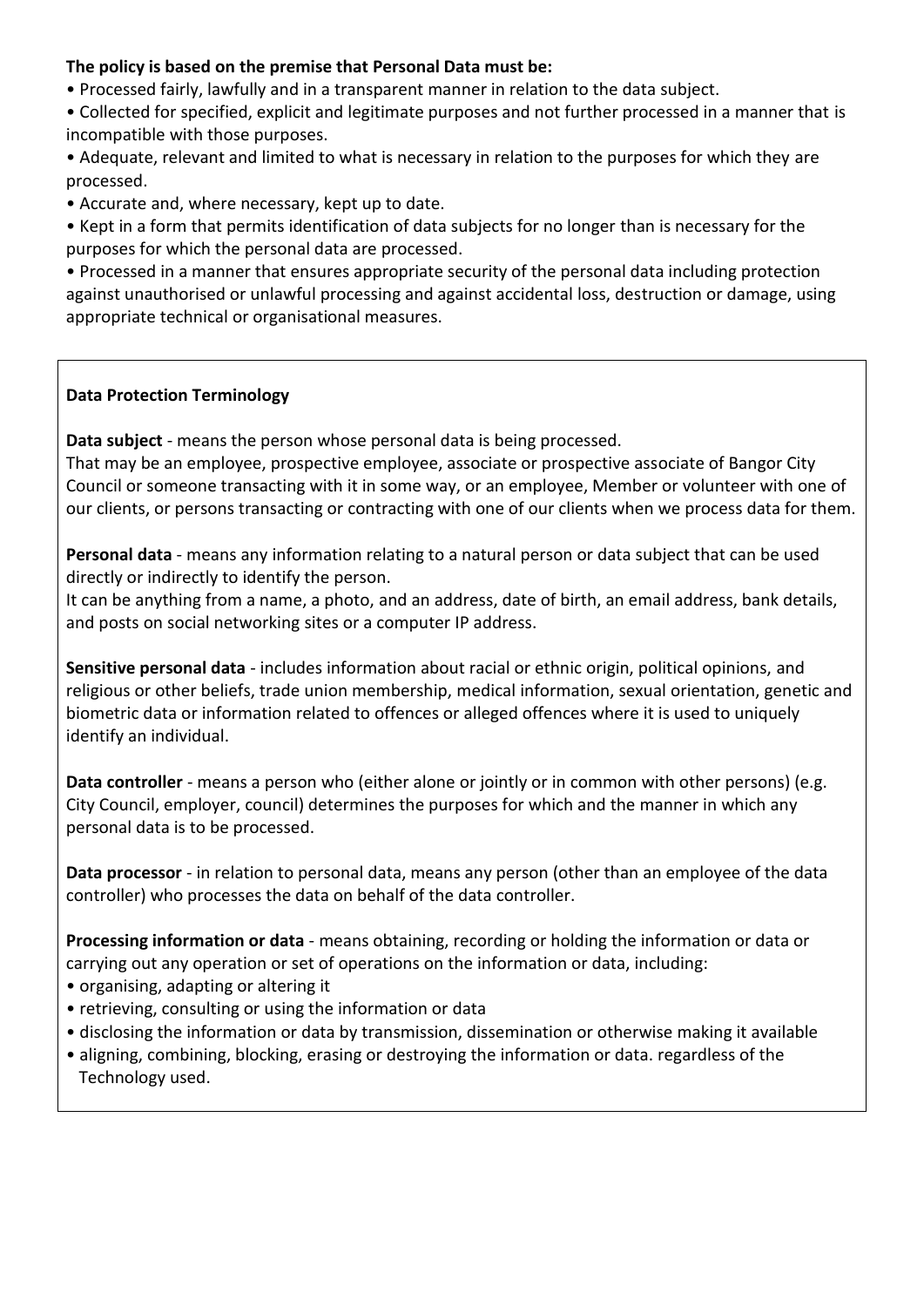Bangor City Council processes **personal data** in order to:

- fulfil its duties as an employer by complying with the terms of contracts of employment, safeguarding the employee and maintaining information required by law.
- pursue the legitimate interests of its business and its duties as a public body, by fulfilling contractual terms with other organisations, and maintaining information required by law.
- monitor its activities including the equality and diversity of its activities
- fulfil its duties in operating the business premises including security
- assist regulatory and law enforcement agencies
- process information including the recording and updating details about its Councillors, employees, partners and volunteers.
- process information including the recording and updating details about individuals who contact it for information, or to access a service, or make a complaint.
- undertake surveys, censuses and questionnaires to fulfil the objectives and purposes of the Council.
- undertake research, audit and quality improvement work to fulfil its objects and purposes.
- carry out Council administration.

Where appropriate and governed by necessary safeguards we will carry out the above processing jointly with other appropriate bodies from time to time.

# **The Council will ensure that at least one of the following conditions is met for personal information to be considered fairly processed:**

- The individual has consented to the processing
- Processing is necessary for the performance of a contract or agreement with the individual
- Processing is required under a legal obligation
- Processing is necessary to protect the vital interests of the individual
- Processing is necessary to carry out public functions
- Processing is necessary in order to pursue the legitimate interests of the data controller or third parties.

Particular attention is paid to the processing of any **sensitive personal information** and the City Council will ensure that at least one of the following conditions is met:

- Explicit consent of the individual
- Required by law to process the data for employment purposes
- A requirement in order to protect the vital interests of the individual or another person

# **Who is responsible for protecting a person's personal data?**

The City Council as a corporate body has ultimate responsibility for ensuring compliance with the Data Protection legislation. The Council has delegated this responsibility day to day to the Town Clerk.

- Email: townclerk@bangorcitycouncil.gov.wales
- Phone: 01248 352421
- Correspondence: The Town Clerk, Ffordd Gwynedd, Bangor LL57 1DT

## **Diversity Monitoring**

Bangor City Council monitors the diversity of its employees, and Councillors, in order to ensure that there is no inappropriate or unlawful discrimination in the way it conducts its activities. It undertakes similar data handling in respect of prospective employees. This data will always be treated as confidential. It will only be accessed by authorised individuals within the Council and will not be disclosed to any other bodies or individuals. Diversity information will never be used as selection criteria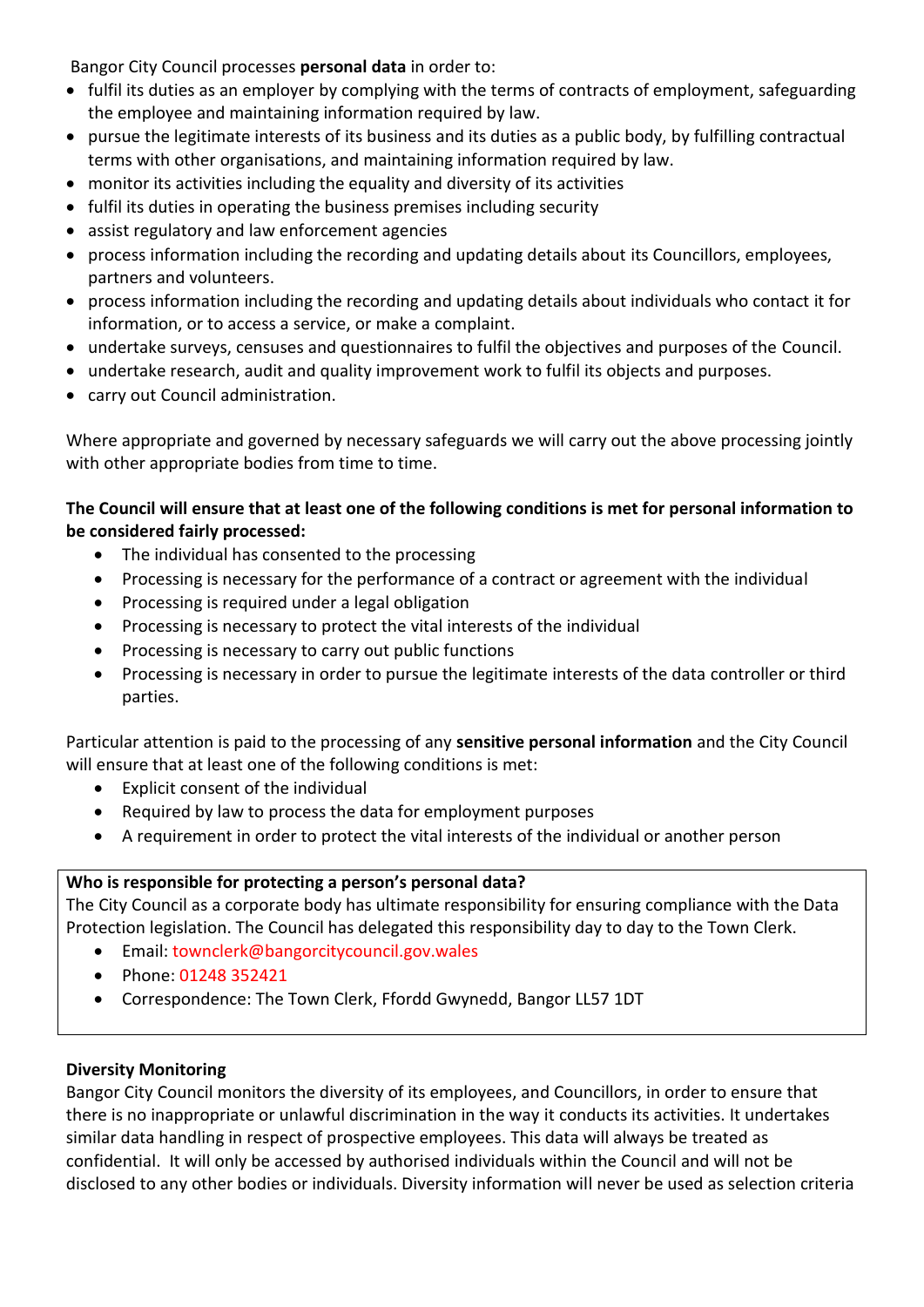and will not be made available to others involved in the recruitment process. Anonymised data derived from diversity monitoring will be used for monitoring purposes and may be published and passed to other bodies.

The Council will always give guidance on personnel data to employees, Councillors, partners and volunteers through a Privacy Notice and ensure that individuals on whom personal information is kept are aware of their rights and have easy access to that information on request.

Appropriate technical and organisational measures will be taken against Unauthorised or unlawful processing of personal data and against accidental loss or destruction of, or damage to, personal data. Personal data shall not be transferred to a country or territory outside the European Economic Areas unless that country or territory ensures an adequate level of protection for the rights and freedoms of data subjects in relation to the processing of personal data.

## **Information provided to us**

The information provided (personal information such as name, address, email address, phone number) will be processed and stored so that it is possible for us to contact, respond to or conduct the transaction requested by the individual. By transacting with Bangor City Council, individuals are deemed to be giving consent for their personal data provided to be used and transferred in accordance with this policy, however where ever possible specific written consent will be sought. It is the responsibility of those individuals to ensure that the City Council is able to keep their personal data accurate and up-todate. The personal information will be not shared or provided to any other third party or be used for any purpose other than that for which it was provided.

## **The Councils Right to Process Information**

General Data Protection Regulations (and Data Protection Act) Article 6 (1) (a) (b) and (e) Processing is with consent of the data subject, or Processing is necessary for compliance with a legal obligation. Processing is necessary for the legitimate interests of the Council.

## **Information Security**

The City Council cares to ensure the security of personal data. We make sure that your information is protected from unauthorised access, loss, manipulation, falsification, destruction or unauthorised disclosure. This is done through appropriate technical measures and appropriate policies. We will only keep your data for the purpose it was collected for and only for as long as is necessary, after which it will be deleted.

# **Children**

We will not process any data relating to a child (under 13) without the express parental/ guardian consent of the child concerned.

# **Rights of a Data Subject**

**Access to Information:** an individual has the right to request access to the information we have on them. They can do this by contacting our Town Clerk or Data Protection Officer:

**Information Correction:** If they believe that the information we have about them is incorrect, they may contact us so that we can update it and keep their data accurate. Please contact: Town Clerk.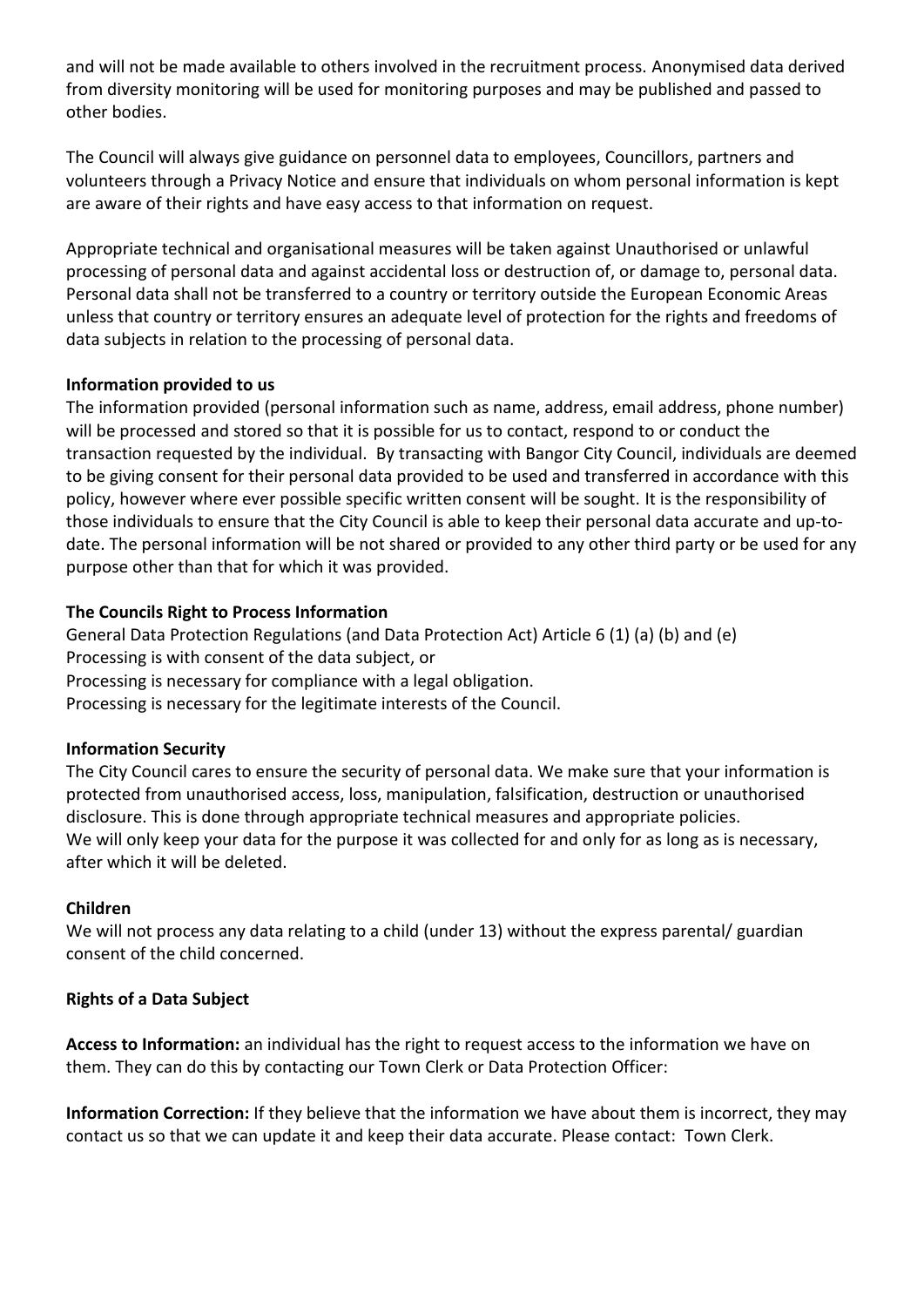**Information Deletion:** If the individual wishes the City Council to delete the information about them, they can do so by contacting the Town Clerk.

**Right to Object:** If an individual believes their data is not being processed for the purpose it has been collected for, they may object by contacting the Town Clerk or Data Protection Officer.

The City Council does not use automated decision making or profiling of individual personal data.

**Complaints:** If an individual has a complaint regarding the way their personal data has been processed, they may make a complaint to the Town Clerk, Data Protection Officer or the Information Commissioners Office **[casework@ico.org.uk](mailto:casework@ico.org.uk)** Tel: 0303 123 1113.

The Council will always give guidance on personnel data to employees through the Employee handbook.

The Council will ensure that individuals on whom personal information is kept are aware of their rights and have easy access to that information on request.

#### **Making Information Available**

The Publication Scheme is a means by which the Council can make a significant amount of information available routinely, without waiting for someone to specifically request it. The scheme is intended to encourage local people to take an interest in the work of the Council and its role within the community.

In accordance with the provisions of the Freedom of Information Act 2000, this Scheme specifies the classes of information which the Council publishes or intends to publish. It is supplemented with an Information Guide which will give greater detail of what the Council will make available and hopefully make it easier for people to access it.

All formal meetings of Council and its committees are subject to statutory notice being given on notice boards, the Website and sent to the local media. The Council publishes an annual programme in May each year. All formal meetings are open to the public and press and reports to those meetings and relevant background papers are available for the public to see. The City Council welcomes public participation and has a public participation session on each Council and committee meeting. Details can be seen in the Council's Standing Orders, which are available on its Website or at its Offices.

Occasionally, Council or committees may need to consider matters in private. Examples of this are matters involving personal details of staff, or a particular member of the public, or where details of commercial/contractual sensitivity are to be discussed. This will only happen after a formal resolution has been passed to exclude the press and public and reasons for the decision are stated. Minutes from all formal meetings, including the confidential parts are public documents.

The Openness of Local Government Bodies Regulations 2014 requires written records to be made of certain decisions taken by officers under delegated powers. These are not routine operational and

administrative decisions such as giving instructions to the workforce or paying an invoice approved by Council, but would include urgent action taken after consultation with the Chairman, such as responding to a planning application in advance of Council. In other words, decisions which would have been made by Council or committee had the delegation not been in place.

The 2014 Regulations also amend the Public Bodies (Admission to Meetings) Act 1960 to allow the public or press to film, photograph or make an audio recording of council and committee meetings normally open to the public. The Council will where possible facilitate such recording unless it is being